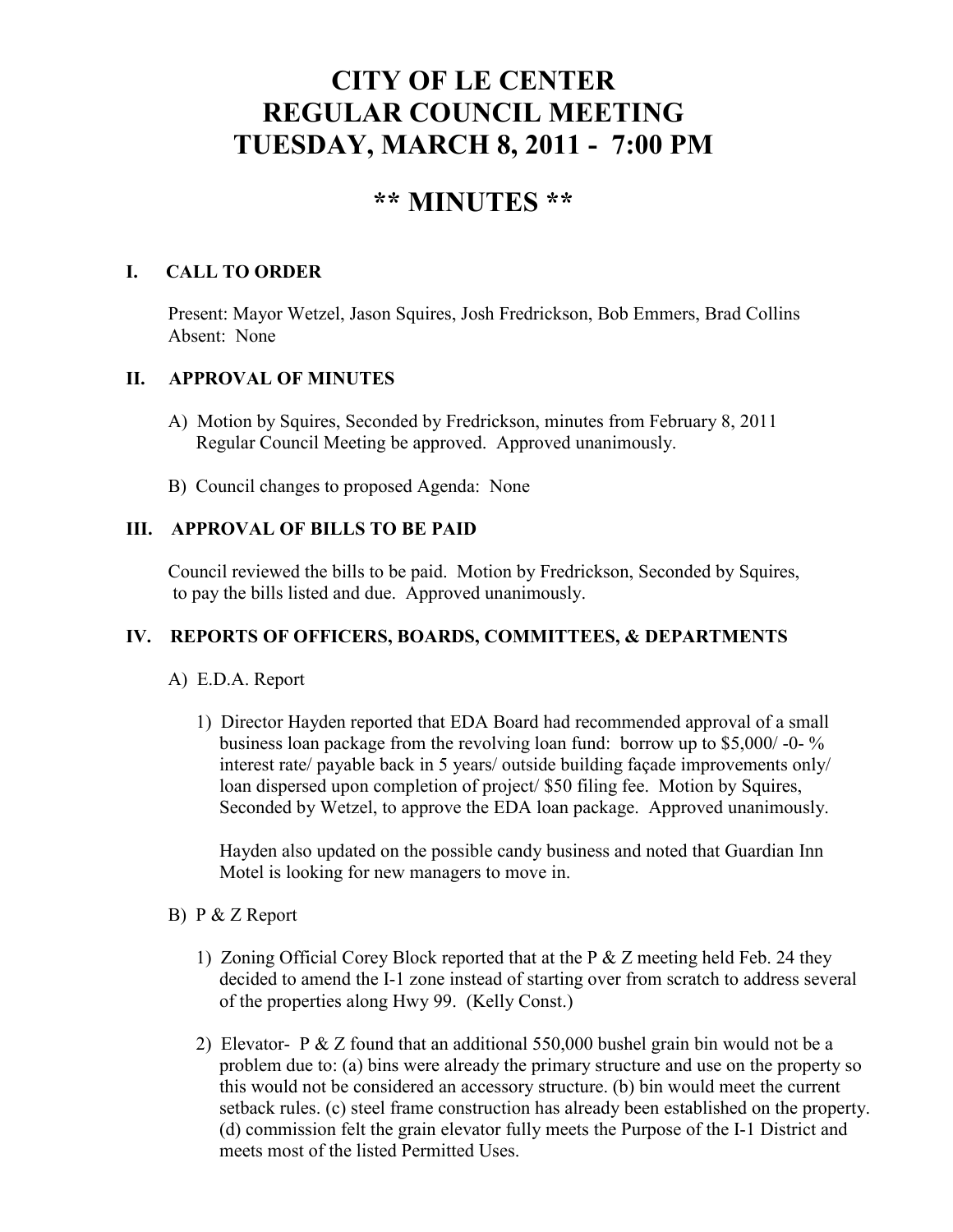C) Municipal Liquor Store

On-Sale Mgr. Mike Nelson gave a brief February report: Sales were \$61,441: down \$3100 from January, and down \$2,000 from Feb. 2010. Nelson reported there would be "alcohol server class" (for insurance reasons) held on April  $3<sup>rd</sup>$  for all bartenders.

D) Police Department

Police Chief Pfarr reported on the police activities for month of February: 101 calls/ 2,684 miles patrolled. Pfarr also reported: March  $1<sup>st</sup>$  moved into our new kennel agreement with Kind Vet/ Council agreed- set impound fee at \$30.00/ Pfarr will attend the Chiefs Institute.

- 1) Motion by Fredrickson, Seconded by Emmers, do not enforce the downtown parking rules on March 12 midnight to March 13 midnight because approximately ½ the signs in the downtown area were not placed back up yet from the 2010 Street Project and many out-of-towners will not know which are being enforced. Approved unanimous.
- 2) Officer Hintz explained his letter sent to the MN State Patrol asking for the patrol to do several "drive-throughs" on March 12 during the day of the St. Pats celebration in Le Center. He hoped a state patrolman seen driving thru town would help reduce the number of impaired drivers later that evening.

 Council was concerned about: (a) the letter did not come from the police chief. (b) they were not notified in advance of the letter being sent. (c) why we couldn't handle the extra help with our own P/T officers or county deputies? (d) asked that any future police letters go through the council first.

E) Water, Sewer, Streets, Parks

Public Works Superintendent Curt Roemhildt gave his monthly report:

- Water- two tours of the water treatment plant in February.
- Streets- some cold-mix patch put down, but not staying/ sweeper is ready to sweep for St. Pat's parade/ \$200 left in the snow plowing & hauling budget for 2011.
- •Wastewater- March 25 Wastewater Conference held by MPCA: city will again receive award/ met all criteria for reports, by-passes, etc.
- F) Bolton & Menk Engineering (Joel Hawbaker, Engineer)
	- 1) 2010-11 USDA Project- BMI working with USDA on the small details.
	- 2) 2010 Minnesota Street Project- rock is needed at most driveways again. BMI will contact Johnson's about this.
- G) Fair Association- green commercial building: concrete is shot beyond repair/ putting out bids to re-pour the entire floor.